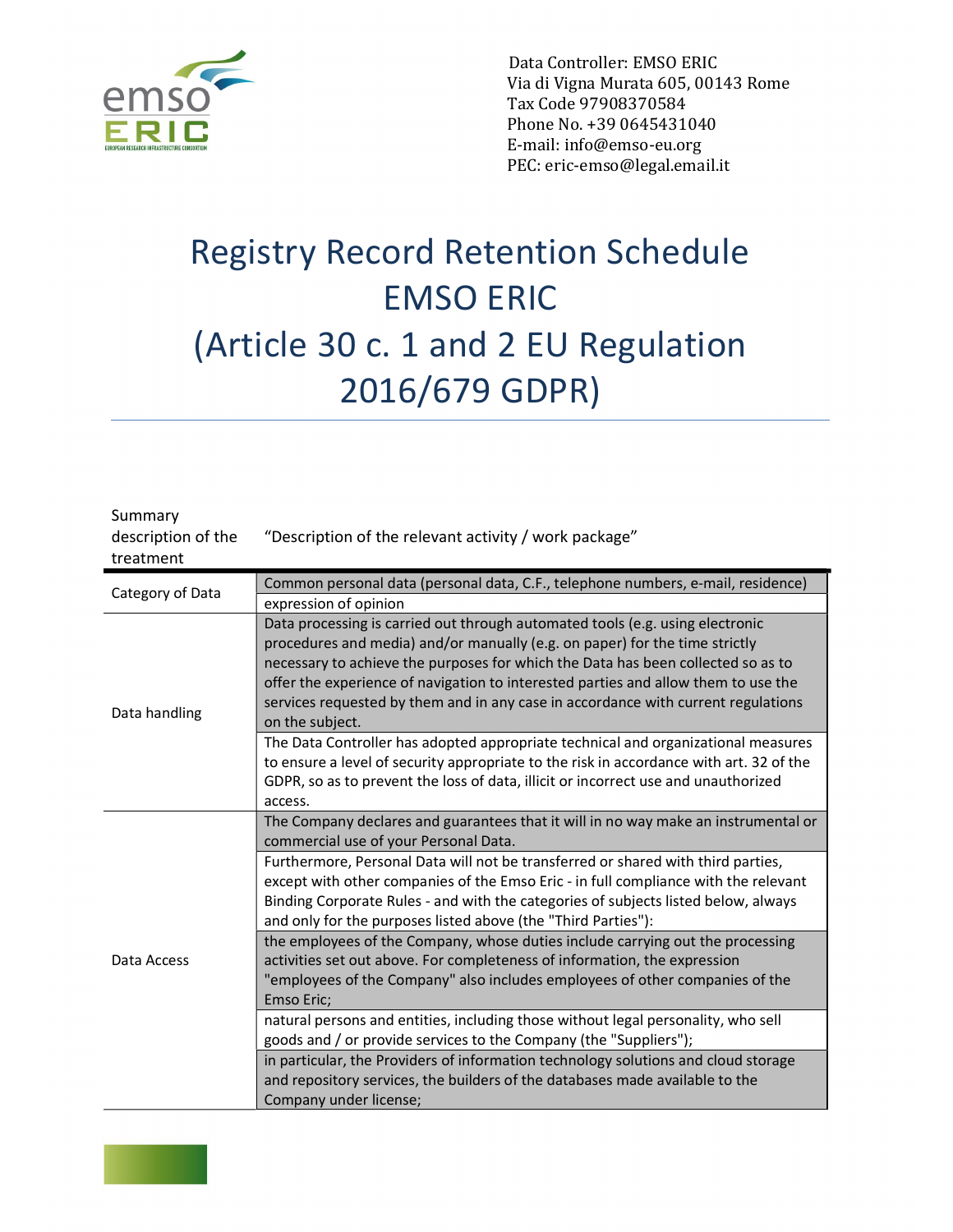

Data Controller: EMSO ERIC<br>
Via di Vigna Murata 605, 001<br>
Tax Code 97908370584<br>
Phone No. +39 0645431040<br>
ERIC<br>
E-mail: info@emso-eu.org Via di Vigna Murata 605, 00143 Rome Tax Code 97908370584 Phone No. +39 0645431040 E-mail: info@emso-eu.org PEC: eric-emso@legal.email.it

| Summary            |                                                                                         |
|--------------------|-----------------------------------------------------------------------------------------|
| description of the | "Description of the relevant activity / work package"                                   |
| treatment          |                                                                                         |
|                    | any other third party legitimately transferee, in whole or in part, of the rights and / |
|                    | or obligations of the Company;                                                          |
|                    | consultants and professionals, external to the Company, as well as professional         |
|                    | associations and companies between professionals whose services the Company             |
|                    | uses, also for operations on the Company's assets and for the so-called                 |
|                    | extraordinary corporate transactions;                                                   |
|                    | the commercial partners of the Company, who compete with the Company in                 |
|                    | providing information, within the limits permitted by law and by the regulations of     |
|                    | the pharmaceutical sector, about the Company's products and services.                   |
|                    | The aforementioned Third Parties are in any case obliged, by virtue of a specific       |
|                    | contract, to guarantee a level of protection and confidentiality of Personal Data such  |
|                    | as to comply with any regulatory obligation regarding the processing and security of    |
|                    | information, including the obligations and duties deriving from Privacy Policy.         |
|                    | Access to personal data will be granted only to employees specifically "in charge"      |
|                    | and authorized, who have an actual need to use such data and who have been              |
|                    | instructed to carry out the processing ina suitable manner, in compliance with the      |
|                    | principles of security and confidentiality and with obligations of secrecy and          |
|                    | professional confidentiality. Any violations of the law on the protection and           |
|                    | processing of personal data by employees of the Company will be assessed                |
|                    | internally, including disciplinary. Compliance by staff with the relevant codes of      |
|                    | conduct and other business procedures shall be subject to regular monitoring and        |
|                    | verification.                                                                           |
| Storage            | according to relevant internal Emso Eric privacy policies (i.e., Privacy notices for    |
|                    | staff, etc.)                                                                            |
|                    | Records can be defined as 'Information created, received and maintained as              |
|                    | evidence and information by an organisation or person in pursuance of legal             |
|                    | obligations or in the transaction of business'.                                         |
|                    | Records are an essential resource and contain information which is unique and           |
|                    | invaluable. They can be used as an audit trail as they provide evidence/proof of a      |
|                    | specific activity. Records come in electronic (including emails, video and audio        |
|                    | materials) and paper format. It is important that both types must be managed            |
|                    | equally well, especially in terms of storage, accessibility and disposal.               |
| Records            | Records should be managed accordance with the principles below:                         |
|                    | Records => Records are evidence of our actions and decisions and must be retained       |
|                    | as long as required                                                                     |
|                    | Responsibility => All staff have responsibility for Records and should be aware of      |
|                    | what they are using and creating and how they should be retained;                       |
|                    | Risk => There are significant risks from loss, damage or unauthorised access which      |
|                    | need to be managed effectively. There are also risks from loss of control of records;   |
|                    | Retention => Keep records only as long as they are needed;                              |
|                    | Rights => The public has a right to access our records subject to data protections      |
|                    | regulations and Freedom of Information exemptions;                                      |

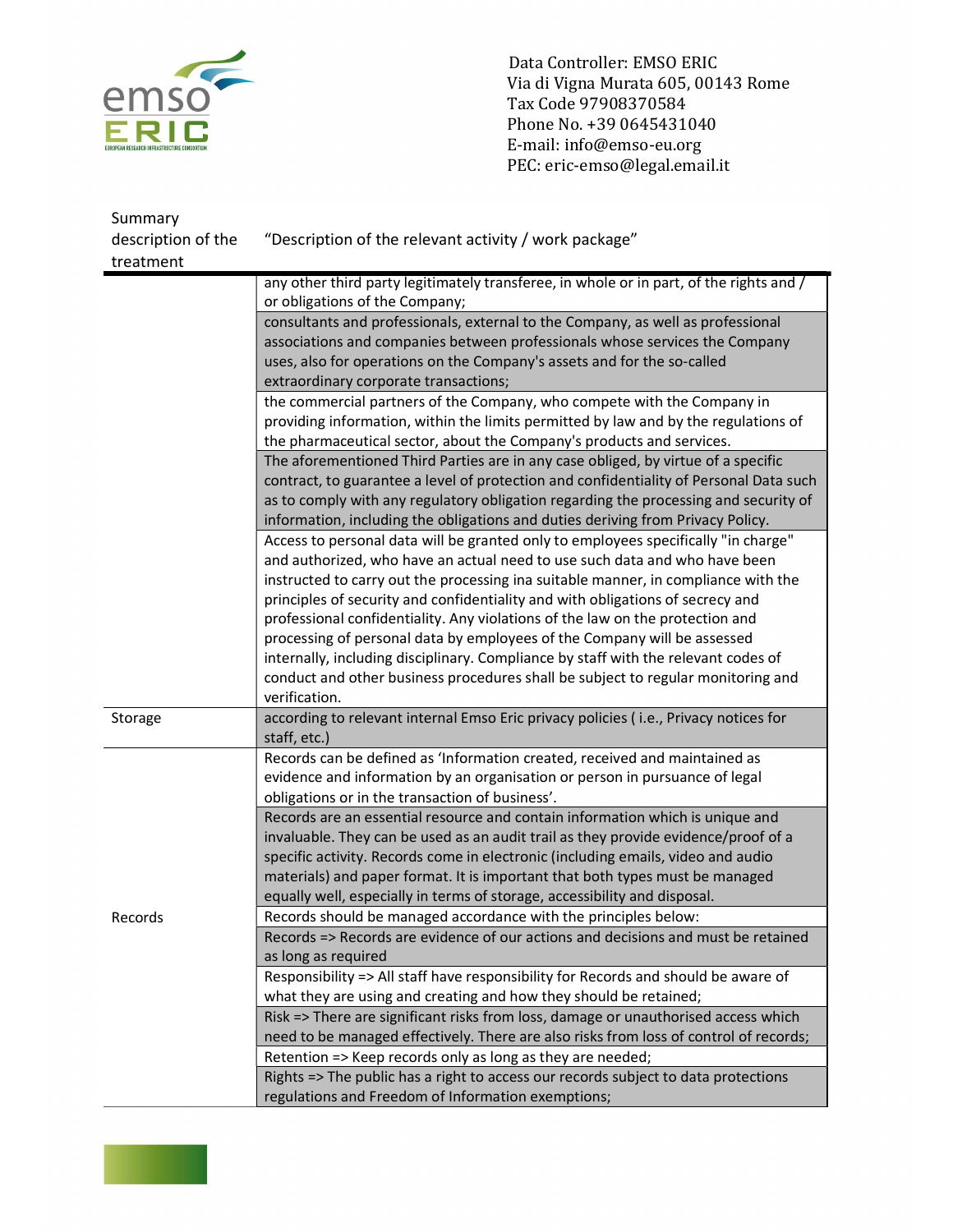

Data Controller: EMSO ERIC<br>Via di Vigna Murata 605, 001<br>Tax Code 97908370584 Via di Vigna Murata 605, 00143 Rome Tax Code 97908370584 Phone No. +39 0645431040 E-mail: info@emso-eu.org PEC: eric-emso@legal.email.it

| Summary                       |                                                                                         |
|-------------------------------|-----------------------------------------------------------------------------------------|
| description of the            | "Description of the relevant activity / work package"                                   |
| treatment                     |                                                                                         |
|                               | Reliability => Records should be managed effectively to ensure that they are high       |
|                               | quality and reliable.                                                                   |
| Sharing of Data               | No particular category of your Personal Data (c.d. «sensitive data»: for example,       |
|                               | information on health status) will be processed and/or communicated to third            |
|                               | parties, internal or external to the Emso Eric, except in the presence of prior and     |
|                               | explicit written consent, which, however, must be lent to the Society ina specific and  |
|                               | timely manner. Also in this case, the processing will take place for the purposes       |
|                               | mentioned above                                                                         |
|                               | The purposes of Retention Schedule are to:                                              |
|                               | Improve efficiency of working practices and enable easy and speedy retrieval            |
|                               | of records;                                                                             |
|                               | Prevent records from being discarded prematurely;                                       |
|                               | Ensure that information is not kept unnecessarily;                                      |
|                               | Eliminate retention of duplication of records;                                          |
|                               | Provide a consistent, controlled system for the disposal of material across             |
|                               | EMSO;                                                                                   |
|                               | Help in saving space, time, effort and money;<br>$\bullet$                              |
|                               | Comply more readily with requests for information, both internally and                  |
| <b>Retention of Data</b>      | externally                                                                              |
|                               | A properly implemented and consistently applied Records Retention Schedule              |
|                               | improves the efficiency of working practices, and protects the interests of EMSO by     |
|                               | ensuring that records are not kept for longer than they are needed to meet              |
|                               | operational needs.                                                                      |
|                               | EMSO does not keep all records permanently. Only records which have, evidential,        |
|                               | legal, historical, or business importance are retained for a specific length of time or |
|                               | permanently (in limited cases).                                                         |
|                               | Emso Eric, as Data Controller, keeps in its systems the Data acquired in form that      |
|                               | allows the identification of the interested parties for a period of time strictly       |
|                               | necessary for the pursuit of the purposes for which they are processed and in any       |
|                               | case for a maximum of 5 years from the end of the project.                              |
| <b>Staff Responsibilities</b> | Heads of EMSO's Departments have overall responsibility for the management of           |
|                               | records generated by activities within their departments.                               |
|                               | The Head of HR has particular responsibility to ensure the integrity of the staff and   |
|                               | staff records respectively and is responsible for managing staff records while the      |
|                               | Head of Admissions is responsible for applicant data.                                   |
|                               | All staff have record management responsibilities. Each member of staff is              |
|                               | responsible for ensuring that records within their control are not kept permanently,    |
|                               | unless they fall within the various categories listed in the Retention Schedule and     |
|                               | need to be retained for archival purposes.                                              |
|                               | All staff should be aware that they are creating records through their work and         |
|                               | ensure that these are secured and disposed of appropriately, including emails. They     |
|                               | should establish which emails are key records and act accordingly.                      |